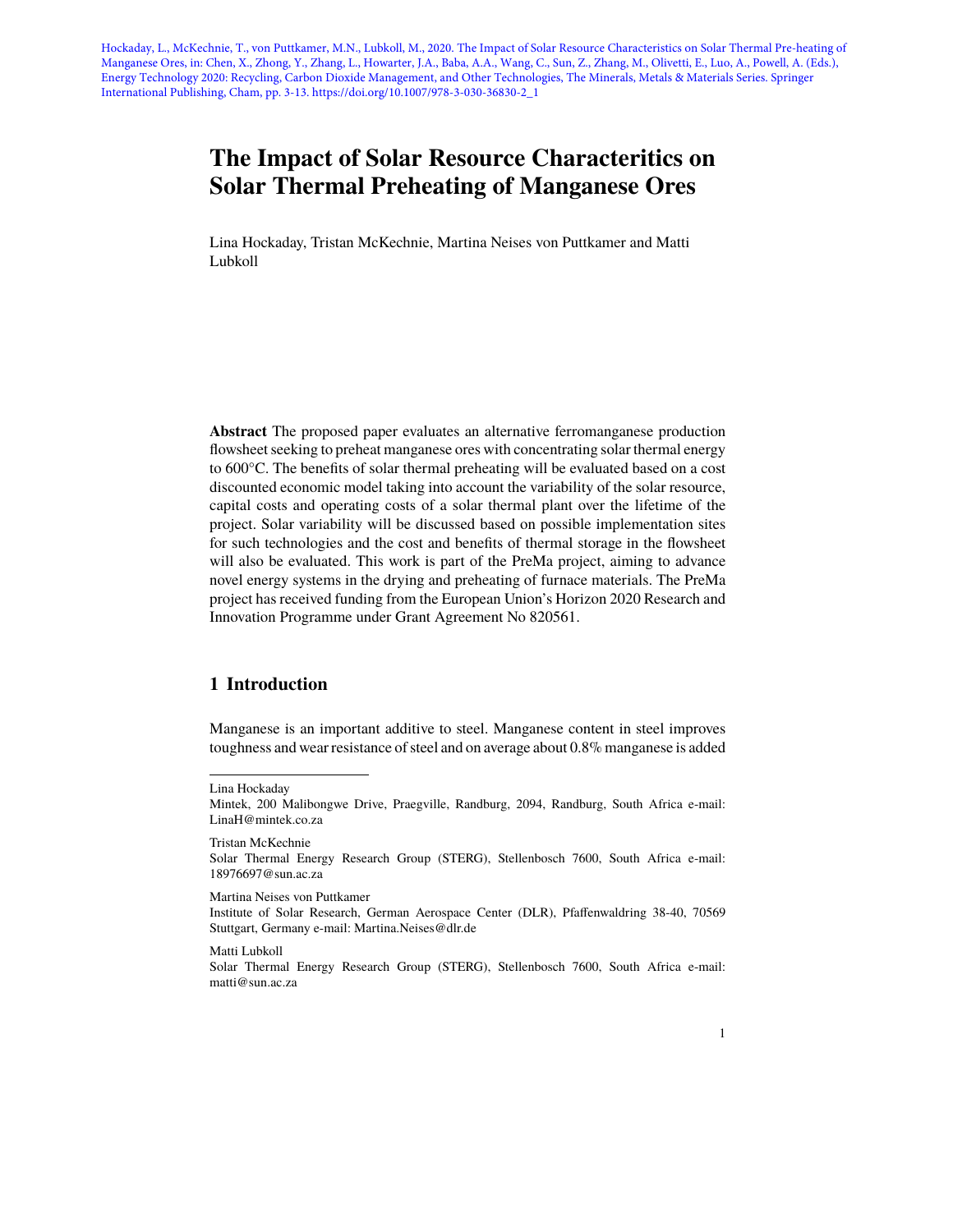to steel. 90% of manganese is used as steel additive in the form of ferromanganese alloys. Ferromanganese alloys are produced in either blast furnaces or electric arc furnaces with carbon as reductant. Detailed description of manganese ferroalloy production, both for high carbon ferromanganese and low carbon silicomanganese alloys can be found in literature [\(International Manganese Institute,](#page-9-0) [2019;](#page-9-0) [Sverre](#page-10-0) [E. Olsen and Lindstad,](#page-10-0) [2007\)](#page-10-0). Global manganese ore mine production is summarized in Table [1](#page-1-0) as adapted from [U.S. Geological Survey](#page-10-1) [\(2019\)](#page-10-1). The Republic of South Africa (RSA) is the leading producer of manganese ores and has the largest land based manganese ore reserves.

<span id="page-1-0"></span>**Table 1** Global mine production and reserves of manganese ores by country, manganese content

| Year                                                            |                                          |          |                         |                         |  | Unit RSA Ukraine Brazil Australia Gabon China Other World Total |
|-----------------------------------------------------------------|------------------------------------------|----------|-------------------------|-------------------------|--|-----------------------------------------------------------------|
| 2017<br>2018                                                    | $kt/a = 5400$<br>kt/a $5\,500$ 740 1 200 | 735 1160 | 2 820 2 190 1 700 1 278 | 3 100 2 300 1 800 1 342 |  | 17.300<br>18 000                                                |
| Reserves kt 230 000 140 000 110 000 99 000 65 000 54 000 62 000 |                                          |          |                         |                         |  | 760 000                                                         |

Global manganese ferroalloy production which include different grades of ferromanganese and silicomanganese is given in Table [2](#page-1-1) as adapted from [International](#page-9-1) [Manganese Institute](#page-9-1) [\(2013\)](#page-9-1).

<span id="page-1-1"></span>**Table 2** Manganese ferroalloy production by country, based on manganese content. China was the largest manganese ferroalloy producer, with production being four times more than India and ten times more than South Africa. Norway and Spain were the largest European producers of manganese ferroalloys.

| Country     | Production (000 mt) |
|-------------|---------------------|
| China       | 10 349              |
| India       | 2 3 7 2             |
| RSA         | 741                 |
| Ukraine     | 713                 |
| South Korea | 686                 |
| Norway      | 608                 |
| Japan       | 483                 |
| Russia      | 352                 |
| Australia   | 254                 |
| Spain       | 243                 |
| Other       | 1447                |
| World Total | 18 249              |

The PREMA project [\(Ringdalen,](#page-9-2) [2019\)](#page-9-2) aims to investigate the optimal preheating option for a high carbon ferromanganese furnace in order to reduce electricity consumption and greenhouse gas emission from manganese ferroalloy production [\(Haque and Norgate,](#page-9-3) [2013\)](#page-9-3). Although the project also investigates pre-heating with furnace off-gas, bio- carbon and fossil carbon, this paper focuses on the novel use of concentrating solar thermal energy as the energy source for pre-heating. The cost of using concentrating solar thermal process heat is dependent on the available solar resource at the location it is captured, as well as the technology choices selected. This paper studies three possible locations for concentrating solar thermal plants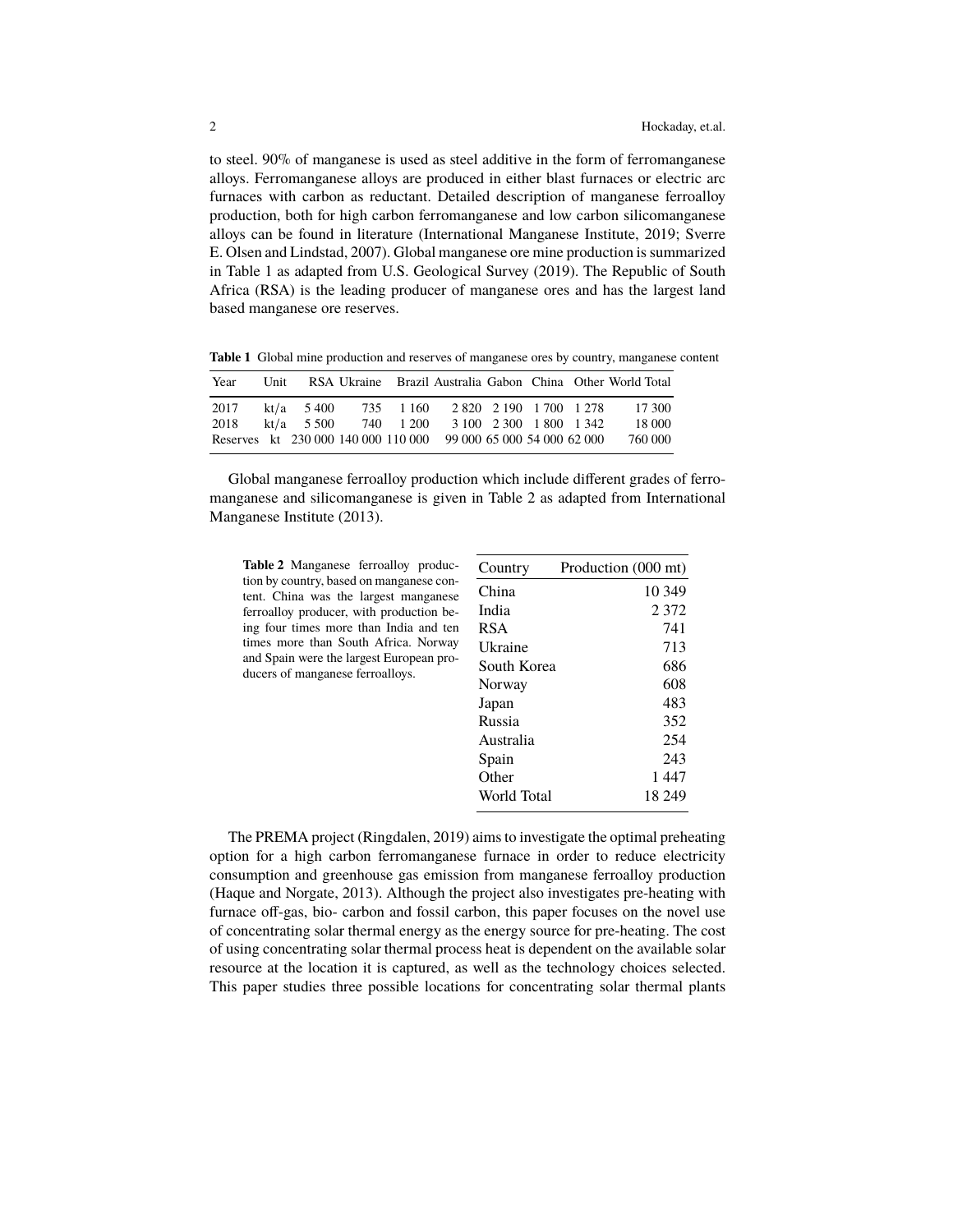in proximity to current manganese ferroalloy smelters, as well as one location near manganese ore mines. It was attempted to select locations with existing smelters and good solar radiation in Europe, Africa and China. The locations selected for evaluation are listed below. These locations were not selected as ideal sites, for example China has locations with better solar resources in the Inner Mongolia Province, but are evaluated to provide insight into the factors involved in application of solar thermal process energy to a high temperature industrial process.

- Jiayuguan, Gansu Province, China
- Huesca, Spain
- Hotazel, Northern Cape Province, South Africa (RSA 1)
- Emalahleni, Mpumalanga Province, South Africa (RSA 2)

## <span id="page-2-0"></span>**2 Manganese ferroalloy production process modeling**

To investigate the energy demand for preheating of manganese ores, a HSC model [\(Outotec,](#page-9-4) [2019a](#page-9-4)[,b\)](#page-9-5), Version 9.9.2.3, was constructed for the PReMA project. The HSC model is based on the possible reactions that can take place during pre-heating and smelting and the extent they progress towards completion.

Traditional pre-heating systems rely on fossil fuel combustion and a reducing atmosphere with low partial pressures of oxygen is generally practiced [\(Tangstad](#page-10-2) [et al,](#page-10-2) [2015\)](#page-10-2). The novel solar thermal preheating unit relies on heated air, maintaining a oxidative atmosphere in the unit and therefore the reactions differ from those expected in a reducing atmosphere and are given in equations [1](#page-3-0) to [8.](#page-3-1) Equation [7](#page-3-2) is the Boudouard reaction where carbon dioxide reacts with carbon to form carbon monoxide. This reaction is likely to start taking place at temperatures above 500°C and to proceed fully only at temperatures above 800°C. Similarly, this preliminary investigation has been guided by calculated equilibrium reactions for the thermal decomposition of  $MnO<sub>2</sub>$  to  $Mn<sub>2</sub>O<sub>3</sub>$  as published by [Sverre E. Olsen and Lindstad](#page-10-0) [\(2007,](#page-10-0) p. 74). Future work will involve the determination of kinetics for these reactions. The completion of these reactions will influence the final energy demand of the pre-heater and values in Table. [3](#page-3-3) are for illustrative purposes only.

The results from process modeling for pre-heating to 600°C is shown in Table [3.](#page-3-3) The process  $CO_2$  emission factor of 2.31 is a reduction of 7% on the emissions factor for a process not employing preheating. The energy demand for a pre-heater feeding a 30MW high carbon ferromanganese furnace that requires a manganese ore feed of approximately 40t/<sup>h</sup> will therefore have an energy demand of <sup>13</sup>.6MW to achieve a product temperature of 600°C. Due to the variable nature of the solar resource, a solar thermal plant will only be able to meet this demand in part. The following section describes the methodology to size a solar thermal plant, with thermal storage to improve availability and electrical heating as back-up for the four different locations identified as possible sites. Electrical heating was chosen as back-up technology due to the increase in zero emission electricity options available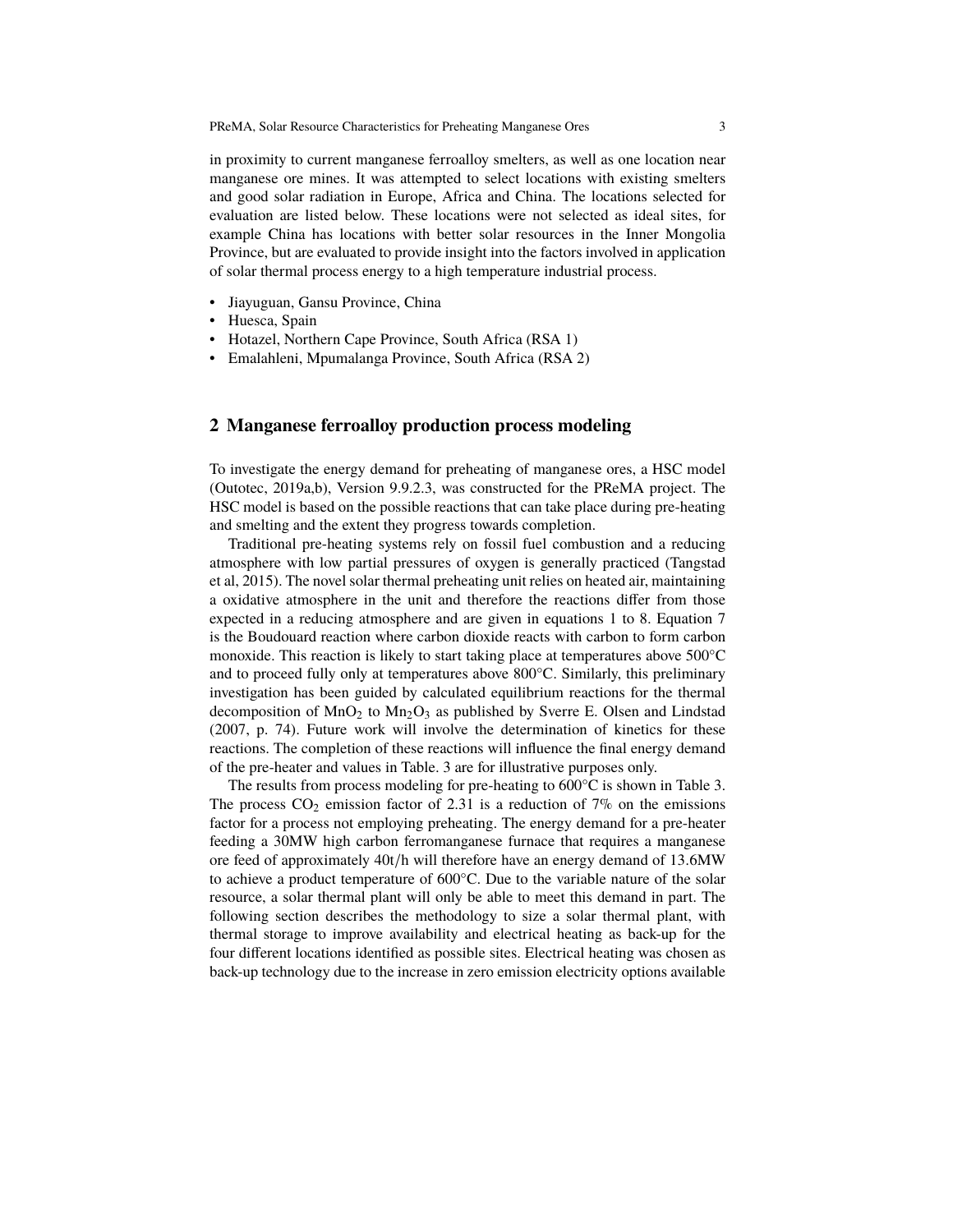to industry [\(Philibert,](#page-9-6) [2017\)](#page-9-6). Using electricity as back-up rather than a fossil fuel also prevents pre-heating cycling between an oxidizing and a reducing environment, which may lead to problems with control of the carbon balance in the submerged arc furnace,(SAF).

<span id="page-3-0"></span>
$$
MgCO_3 \longrightarrow MgO + CO_2(g)
$$
 (1)

$$
CaMg(CO3)2 \longrightarrow MgO + CaCO3 + CO2(g)
$$
 (2)

$$
H_2O(l) \longrightarrow H_2O(g)
$$
 (3)

$$
2FeO \cdot OH \longrightarrow Fe_2O_3 + H_2O(g) \tag{4}
$$

$$
MnCO_3 \longrightarrow MnO + CO_2(g) \tag{5}
$$

$$
2\text{AlO(OH)} \longrightarrow \text{Al}_2\text{O}_3 + \text{H}_2\text{O} \text{ (g)} \tag{6}
$$

$$
C + CO2(g) \longrightarrow CO2(g)
$$
 (7)

<span id="page-3-2"></span><span id="page-3-1"></span>
$$
4 \text{MnO}_2 \longrightarrow 2 \text{Mn}_2\text{O}_3 + \text{O}_2(g) \tag{8}
$$

<span id="page-3-3"></span>

| <b>Table 3</b> Illustrative modeling |
|--------------------------------------|
| assumptions and resulting en-        |
| ergy demand for the pre-heater       |

| ng  | Reaction                                 | 67            |
|-----|------------------------------------------|---------------|
| m-  | Completion, % 100 80 100<br>100          | 100 100 0 100 |
| ter | Preheating target, $\mathrm{C}$          | 600           |
|     | Preheater energy demand, kWh/t feed      | 339.8         |
|     | Process $CO2$ emission factor, t/t alloy | 2.31          |

# **3 Solar thermal plant modeling methodology**

In recent years, solar thermal technology has advanced through the development of sold particle receivers [\(Gallo et al,](#page-9-7) [2016;](#page-9-7) [Gobereit et al,](#page-9-8) [2015\)](#page-9-8). Solid particle receivers operate with the solid particles directly exposed to the concentrating solar flux. The layer of solid particles in the Centrec<sup>®</sup> receiver shields the rotating structure of the receiver and make possible particle temperatures in excess of 900°C [\(Amsbeck](#page-8-0) [et al,](#page-8-0) [2018\)](#page-8-0). Figure [1](#page-4-0) shows a schematic of a CST plant that would provide high temperature process heat to an industrial process as envisaged in the PReMA project [\(Ringdalen,](#page-9-2) [2019\)](#page-9-2).

The purpose of this section is to compare the effect of solar resource variability on the potential for incorporating concentrating solar thermal (CST) technologies in manganese ore pre-heating. The integration of CST technologies are envisioned to lead to lower energy costs and significant reductions in carbon emissions, as already presented in Section [2.](#page-2-0) The CST plant model assumes the German Aerospace Center's (DLR) particle receiver technology [\(Amsbeck et al,](#page-8-0) [2018\)](#page-8-0), CentRec®, for receiver and thermal energy storage. For the purpose of this assessment their receiver sizing and performance characteristics are based on [Amsbeck et al](#page-8-1) [\(2014\)](#page-8-1). The model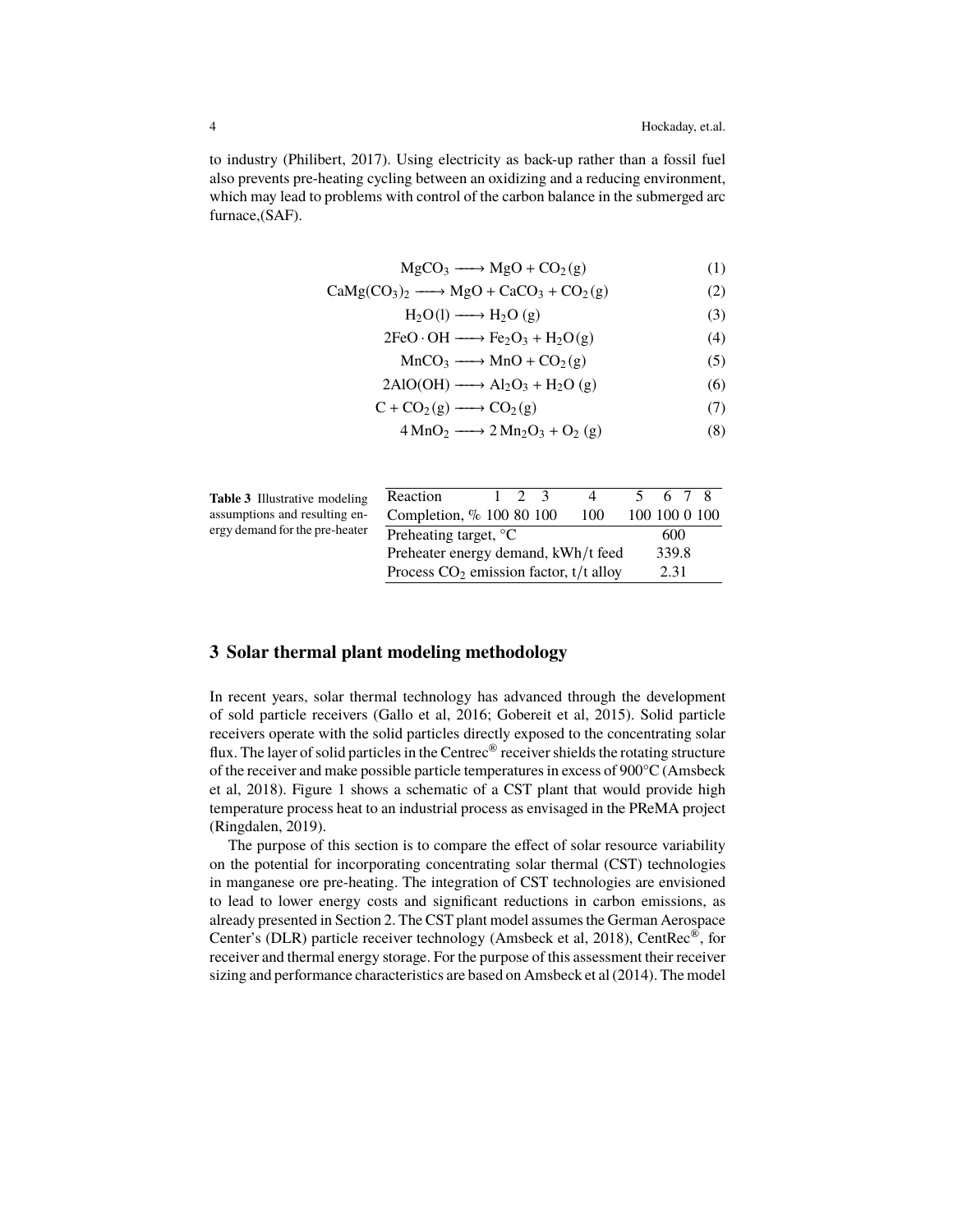PReMA, Solar Resource Characteristics for Preheating Manganese Ores 5



<span id="page-4-0"></span>Fig. 1 Concentrating solar thermal technologies.

follows [Lubkoll et al](#page-9-9) [\(2018\)](#page-9-9) with the thermal receiver size fixed at  $1 \text{ m}^2$  and  $2.5 \text{ MW}$ , the solar field is then sized to provided a system output of  $2.5 \text{ MW}$ , at solar output. The solar field is then sized to provided a system output of  $2.5 \text{ MW}$ <sub>t</sub> at solar equinox. Each such CST tower system can then at best provide  $2.5$  MW<sub>t</sub> peak to a consumer. Multiple CST towers are foreseen to be deployed when heat demand exceeds the supply of one tower. The lowest levelized cost of heat, LCOH, of a CST system is usually found with the solar components being significantly over-sized compared to the thermal demand. This over-sizing permits thermal storage and is expressed through the solar multiple, defined as:

$$
SM = \frac{Q_{\text{rec}}}{Q_{\text{process}}},\tag{9}
$$

where  $Q_{\text{rec}}$  is the thermal output of the receiver at the solar field design point and *Q*process is the thermal output to process.

The solar plant annual performance assessment is conducted by modeling at hourly steady state conditions . The solar resource data is obtained as typical meteorological year (TMY) from Meteonorm [\(Meteonorm,](#page-9-10) [2019\)](#page-9-10), Version 7.3. Details regarding the plant and economic modeling, and model inputs are explained further in the paper of [Lubkoll et al](#page-9-9) [\(2018\)](#page-9-9). The solar plant operation was simulated to determine the energy produced, from which the LCOH was determined. A parametric study was then performed to determine the most suitable solar plant configuration to obtain the lowest LCOH for each site.

#### **3.1 Field layout**

The positioning of the tower within the heliostat field was investigated, resulting in an improved optical efficiency for the solar field. This is an improvement on the methodology described by [Lubkoll et al](#page-9-9) [\(2018\)](#page-9-9). The receiver is modeled angled downward 45◦ from the horizontal. This allows heliostats placed behind the tower have to line of sight to the receiver opening. Heliostats placed near and behind the tower have improved optical efficiency compared to heliostats in front of the tower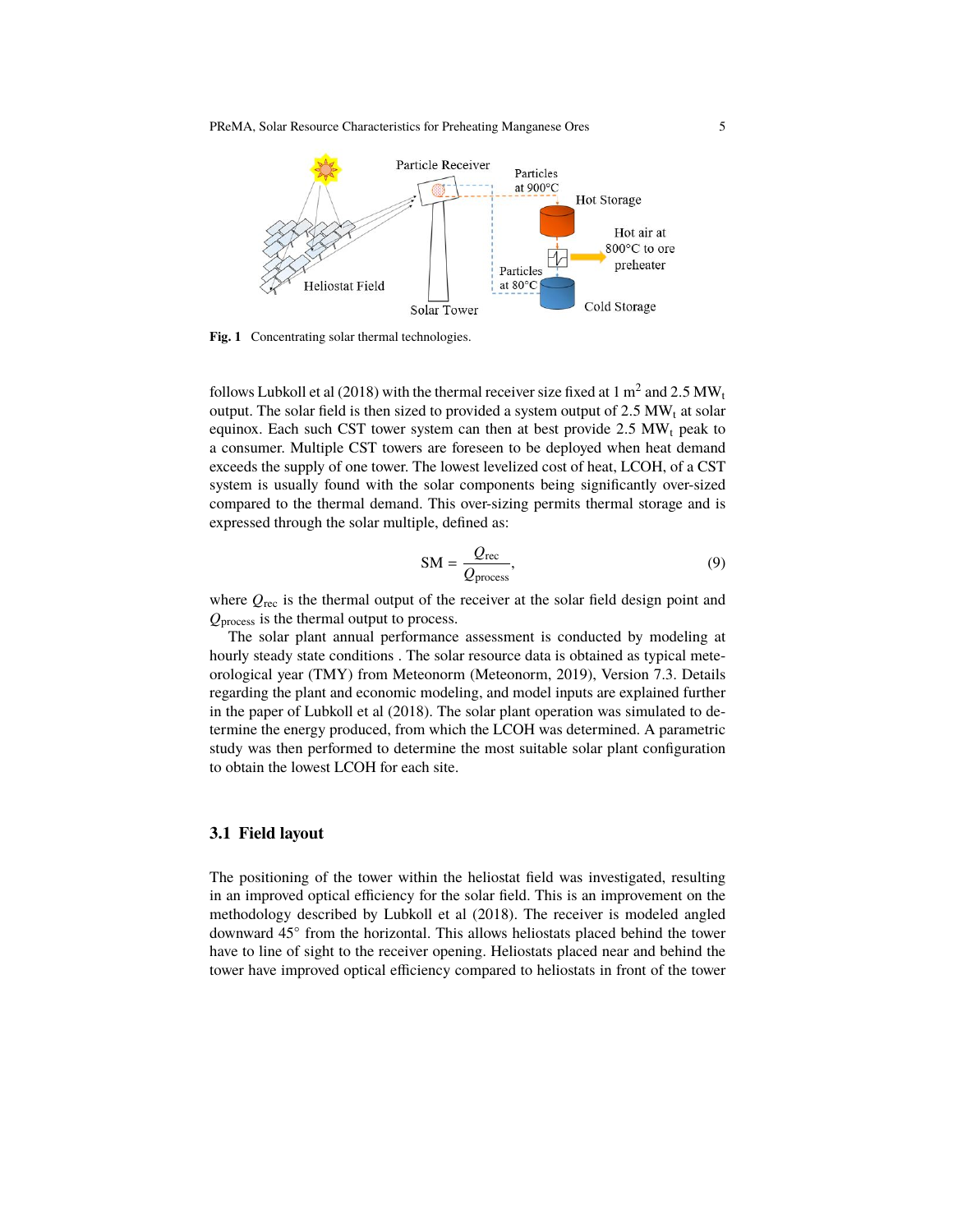but further away. The optimal placement of the tower within the field was determined as presented in Figure [2.](#page-5-0) Figure [3](#page-5-1) shows the resulting field optical efficiency. It can be seen that the tower placed at  $0.6 \times r_{field}$  from the center of the field resulted in the maximum field optical efficiency. These results agree with those of [Hallberg and](#page-9-11) [Hallme](#page-9-11) [\(2018\)](#page-9-11). All fields sized in this paper will therefore have a layout similar to Figure [2\(c\).](#page-5-2) The specification of the heliostat field now allows the capacity factor (CF) to be calculated. The capacity factor is defined as the average annual energy production divided by the process heat demand.

<span id="page-5-2"></span>

<span id="page-5-0"></span>**Fig. 2** Tower position optimization.

<span id="page-5-1"></span>

#### **3.2 Operating strategy**

The configuration of a CST plant producing heat at the lowest levelized cost of heat, LCOH, does not typically have a 100% capacity factor, for this reason back-up electric heaters are included as auxiliary heating for when solar heat is insufficient to meet demand. LCOH is determined by dividing the total costs over the project lifetime by the total amount of energy supplied over the lifetime of the project. A combined LCOH of solar-electric heating was calculated to determine the configuration of the solar plant that results in the lowest produced combined solar-electric heat. The cost of electrically generated heat is simplified as the cost per MWh of electricity. The combined solar-electric LCOH was calculated as: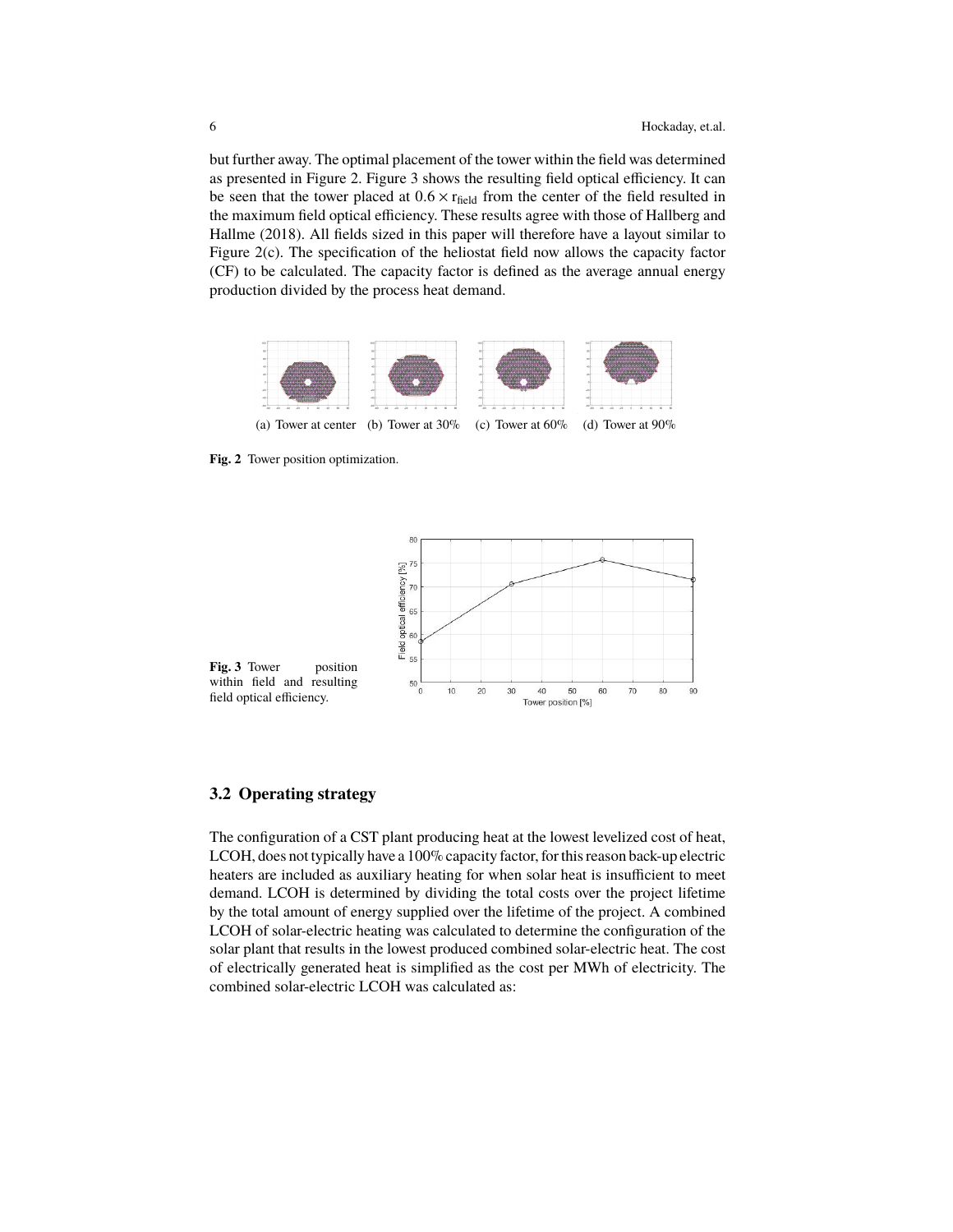PReMA, Solar Resource Characteristics for Preheating Manganese Ores 7

$$
LCOH_{comb} = \frac{LCOH_{CST}Q_{CST} + LCOH_{el}Q_{el}}{Q_{tot}},
$$
\n(10)

where  $Q_{\text{CST}}$  is the total annual solar generated heat,  $Q_{el}$  is the total annual electrical generated heat,  $Q_{\text{tot}}$  is the total annual generated heat,  $LCDH_{\text{CST}}$  is the cost of solar generated heat and LCOHel is the cost of electrically generated heat.

The operating strategy for the plant is to deliver the thermal demand whenever the receiver and/or TES has sufficient energy available. At any point when the solar plant does not output the rated thermal demand then electric heating is supplemented.

# **4 Locations**

Table [4](#page-6-0) shows the locations that were assessed and the common solar plant parameters with DNI data from [SolarGIS](#page-9-12) [\(2019\)](#page-9-12) and solar plant specifications as modeled by Lubkoll et al (2018). The two South African locations have similar latitudes, but differ in the available solar resource. Likewise for the Chinese and Spanish locations. The solar plant specifications listed are;  $h_{\text{lower}}$  tower height,  $a_{rec}$  receiver aperture area,  $\alpha$  the receiver tilt angle from the horizontal and  $\eta_{\text{rec}}$  the receiver solar to particle efficiency.

**Table 4** Plant locations and resulting solar fields.

<span id="page-6-0"></span>

| location       |                     | units          | RSA 1 | RSA <sub>2</sub> | Spain                               | China |
|----------------|---------------------|----------------|-------|------------------|-------------------------------------|-------|
| site data      | latitude            |                |       |                  | 27.240 S 25.886 S 41.926 N 39.897 N |       |
|                | longitude           |                |       |                  | 22.902 E 29.123 E 0.183 E 98.318 E  |       |
|                | <b>DNI</b>          | $kWh/(m^2a)$   | 2795  | 2117             | 1929                                | 1520  |
| solar plant    | $h_{\text{lower}}$  | m              | 40    |                  |                                     |       |
| specifications | $a_{rec}$           | m <sup>2</sup> |       |                  |                                     |       |
|                | $\alpha$            | $\circ$        | 45    |                  |                                     |       |
|                | $\eta_{\text{rec}}$ | $\%$           | 90    |                  |                                     |       |
|                |                     |                |       |                  |                                     |       |

# **5 Results and discussion**

Table [5](#page-7-0) summarizes the results from the solar plant modeling and parametric studies. The CST parameters are configured for the lowest annual combined LCOH, incorporating solar with electric back-up for constant heat production.  $LCDH_{CST,pot}$ represents an optimized CST only plant configuration and provides reference of the lowest possible solar LCOH. Relative to this, the configuration represented by  $LCDH_{CST}$  have significantly higher solar capacity factor to reduce the  $LCDH_{comb}$  by suppressing electricity usage. The economic benefit of increasing the solar capacity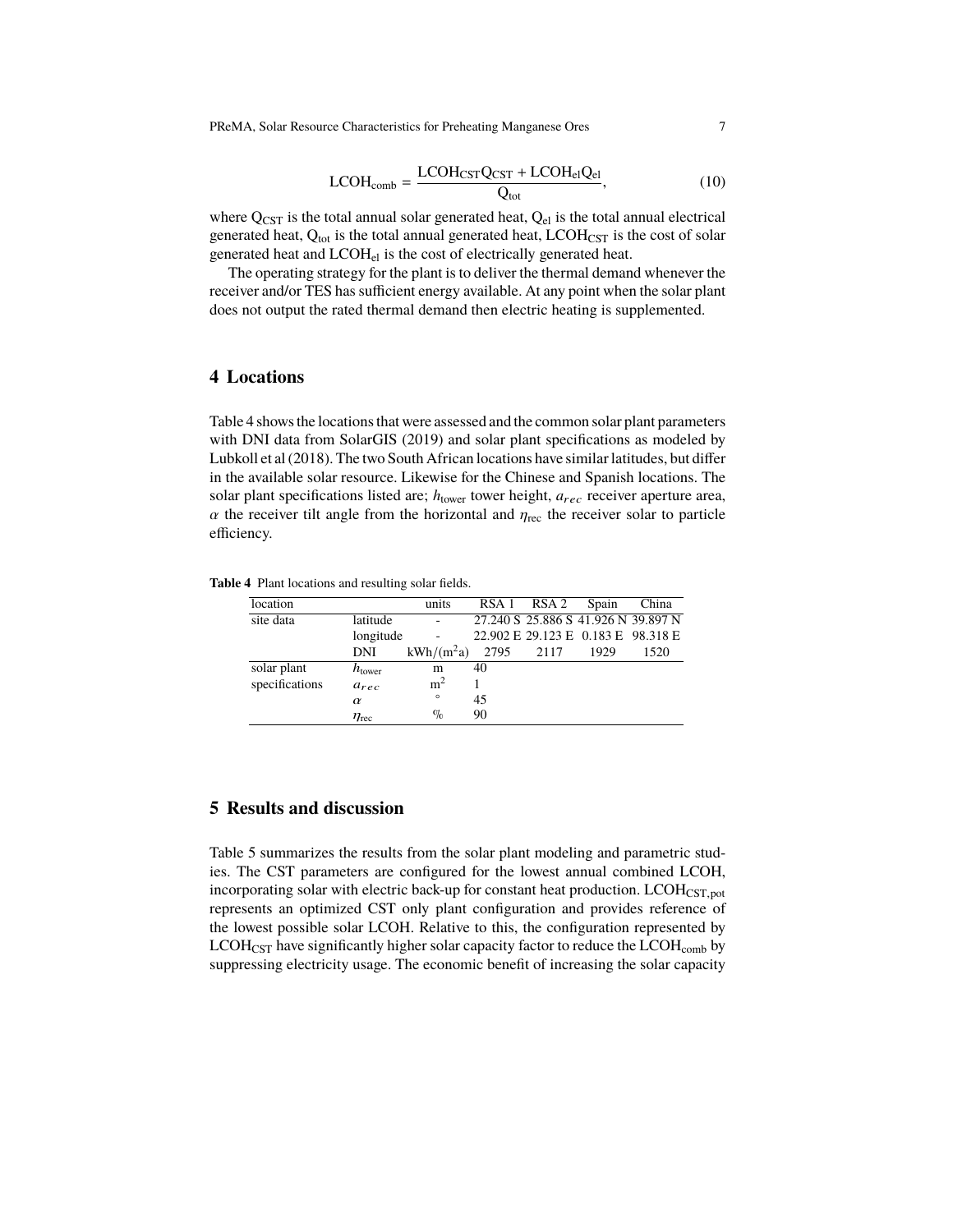factor is more than the added cost for a larger CST systems. This is because for all locations CST heat is more affordable than electrical heat.

Locations with similar latitudes (RSA 1 and RSA 2, and Spain and China) experience similar sun angles throughout the year. As the solar fields are sized for all locations with a common design point DNI, the locations with similar latitudes therefore have similar sized fields. Further, the annual solar field efficiency can be seen to have increased compared to the results from [Lubkoll et al](#page-9-9) [\(2018\)](#page-9-9), as the tower has been located at an improved location.

The Spanish and Chinese locations can be seen to have significantly more expensive electricity and therefore favor systems with higher SM and TES size, thereby off-setting the amount of electricity required. Even then, the Chinese location shows relatively moderate CF due to the poor direct normal irradiance (DNI). The South African locations feature less storage, nonetheless show high CF due to high solar resources. RSA 1 is able to achieve a high capacity factor as the solar resource for the location is excellent. RSA 2's solar plant configuration is not further over-sized as the electricity cost is relatively low.

| Type                                                   | Parameters                                                   | Units                     |                     | RSA 1 RSA 2 Spain |              | China |
|--------------------------------------------------------|--------------------------------------------------------------|---------------------------|---------------------|-------------------|--------------|-------|
|                                                        | DNI                                                          | $kWh/(m^2a)$              | 2795                | 2117              | 1929         | 1520  |
| Site data:                                             | $LCDH_{el}$                                                  | \$/MWh                    | 47.29               | 47.29             | 115.51 74.65 |       |
| CST potential:                                         | $\overline{\text{LCOH}}_{\text{CST},\text{pot}}$             | \$/MWh                    | 35.48               | 43.43             | 46.28        | 56.02 |
|                                                        | <b>TES</b>                                                   | h                         | 14                  | 14                | 22           | 16    |
|                                                        | $A_{sf}$                                                     | m <sup>2</sup>            | 3563                | 3563              | 3616         | 3616  |
|                                                        | $\eta_{\rm sf,a}$                                            | $\%$                      | 65                  | 66                | 62           | 62    |
| Combined system, per tower:                            | <b>SM</b>                                                    |                           | 3.2                 | 3.0               | 4.5          | 4.2   |
|                                                        | $Q_{\text{process}}$                                         | <b>MW</b>                 | 0.79                | 0.82              | 0.55         | 0.60  |
|                                                        | $CF_{\rm CST}$                                               | $\%$                      | 79                  | 63                | 76           | 63    |
|                                                        | LCDH <sub>CST</sub>                                          | \$/MWh                    | 36.25               | 43.85             | 54.02        | 57.46 |
|                                                        | $LCDH_{comb}$                                                | \$/MWh                    | 38.55               | 45.13             | 68.98        | 63.75 |
|                                                        | Number of towers                                             |                           | 18                  | 17                | 28           | 23    |
| For pre-heater integration:                            | Total heliostat field area ha                                |                           | 6.4                 | 6.1               | 9.1          | 8.3   |
| Benefit vs. total electrification $\triangle LCOH^{4}$ |                                                              | $\%$                      | 19                  | 5                 | 40           | 17    |
|                                                        | $\Lambda$ $\Lambda$ $\Lambda$ $\Lambda$<br>$(T \cap \cap T)$ | $T$ $\cap$ $\cap$ $T$ $T$ | $\sqrt{1}$ $\alpha$ |                   |              |       |

<span id="page-7-0"></span>**Table 5** Solar plant configuration.

<sup>4)</sup>  $\Delta$ LCOH = (LCOH<sub>el</sub> – LCOH<sub>comb</sub>)/LCOH<sub>el</sub>

All locations benefit from incorporating CST technologies. The higher the electricity tariff for a location, the larger the solar system will be to suppress electricity use. The benefit of the solar with electric back-up compared to total electrification is shown in the final row of Table [5.](#page-7-0) Electricity cost data for South Africa was obtained from [ESKOM](#page-9-13) [\(2019\)](#page-9-13), for Spain from [International Energy Agency](#page-9-14) [\(2018\)](#page-9-14) and for China from [China Briefing News](#page-9-15) [\(2019\)](#page-9-15). The benefit of solar thermal heating as compared to electrification is of course larger for countries with higher electricity costs such as Spain. It should be noted that the cost savings will increase with electrical tariff increases, whereas the solar heat cost will remain steady over the life of the system. The model in this paper does not include electricity price escalation.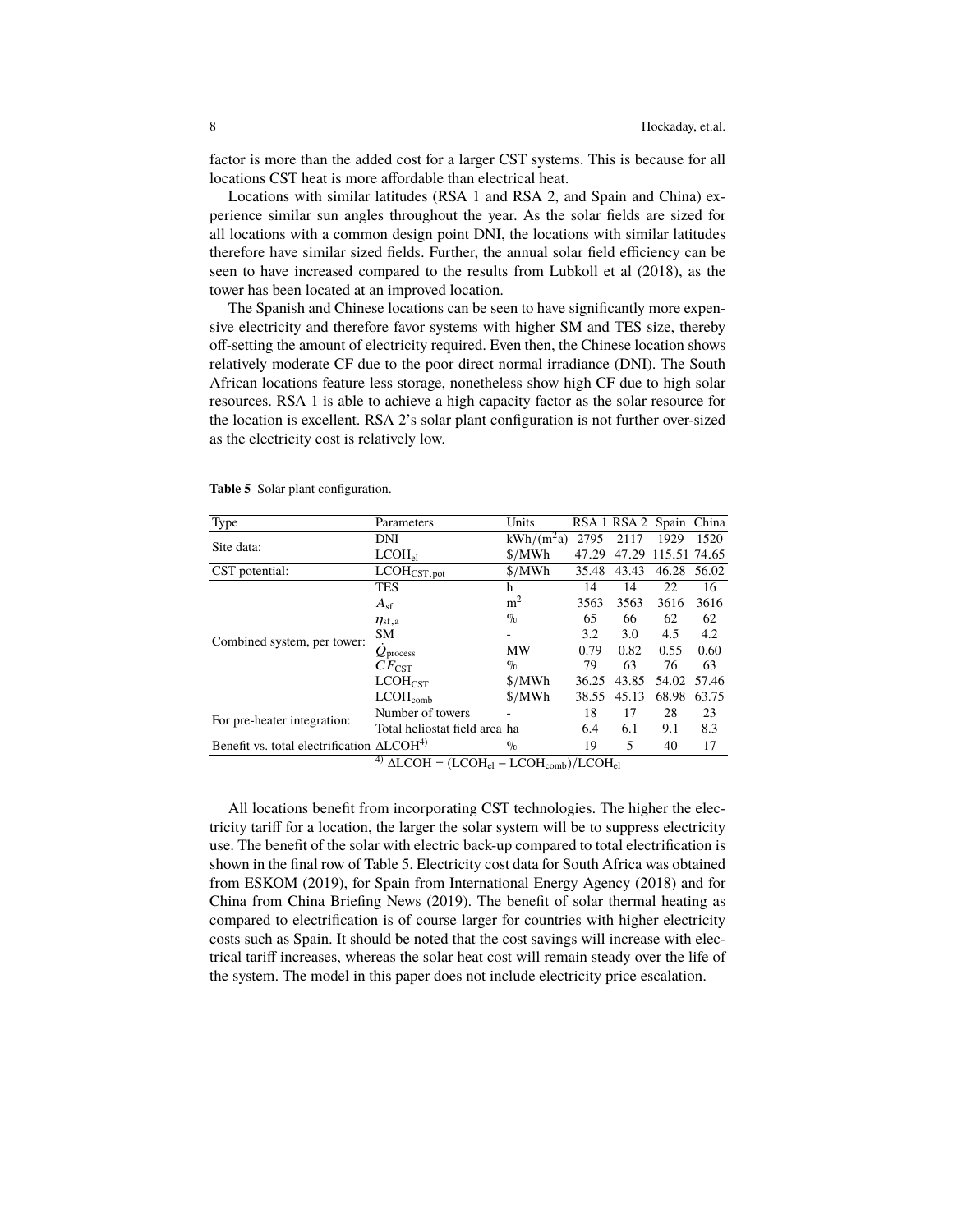## **6 Conclusion**

This paper evaluated the energy demand for a pre-heater driven by a solar thermal plant providing hot air and backed up by electric heating elements. The aim of the study was to investigate the feasibility of high temperature solar thermal process heat for preheating as a cost effective alternative to electrification of the process as a way of limiting green house gas emissions. The results confirmed that the combined solar thermal and electric heating produced lower energy costs over a project lifetime of 25 years compared to heating through electrification only for all locations evaluated. Locations with a high annual DNI had lower levelized energy costs than locations with lower annual DNI levels, but the cost of electricity at each location also had an influence on the solar thermal plant design. High electricity costs increased the amount of thermal energy storage and the solar multiple to ensure that the most cost effective solution has a high solar share. Countries with high annual DNI and low electricity costs may in future have a global competitive advantage for low emission, high temperature process energy applications.

The methodoloy was optimised for heliostat field size, tower position, solar multiple (SM) and thermal energy storage (TES) at each location. The optimization resulted in higher capacity factors than previously published [\(Lubkoll et al,](#page-9-9) [2018\)](#page-9-9) for systems that were not optimized to achieve the lowest LCOH.

In conclusion, although combustion heating with fossil fuels such as metallurgical coke and coal remain the least cost alternative at the time of writing, solar thermal process energy can compete favorably with process heating by electrification for projects with a lifetime of 25 years. With industry targets of lowering greenhouse gas emissions becoming more urgent [\(Philibert,](#page-9-6) [2017\)](#page-9-6), evaluating where solar thermal process energy can be a cost effective alternative is of relevance to industry.

#### **Acknowledgements**

The PReMA project has received funding from the European Union's Horizon 2020 Research and Innovation Programme under Grant Agreement No 820561. This paper is published with the permission of Mintek.

### **References**

- <span id="page-8-1"></span>Amsbeck L, Behrendt B, Prosin T, Buck R (2014) Particle tower system with direct absorption centrifugal receiver for high temperature process heat. In: Energy Procedia 00 (2015) 000–000, Elsevier, Beijing, China
- <span id="page-8-0"></span>Amsbeck L, Buck R, Ebert M, Gobereit B, Hertel J, Jensch A, Rheinländer J, Trebing D, Uhlig R (2018) First tests of a centrifugal particle receiver with a 1m2 aperture.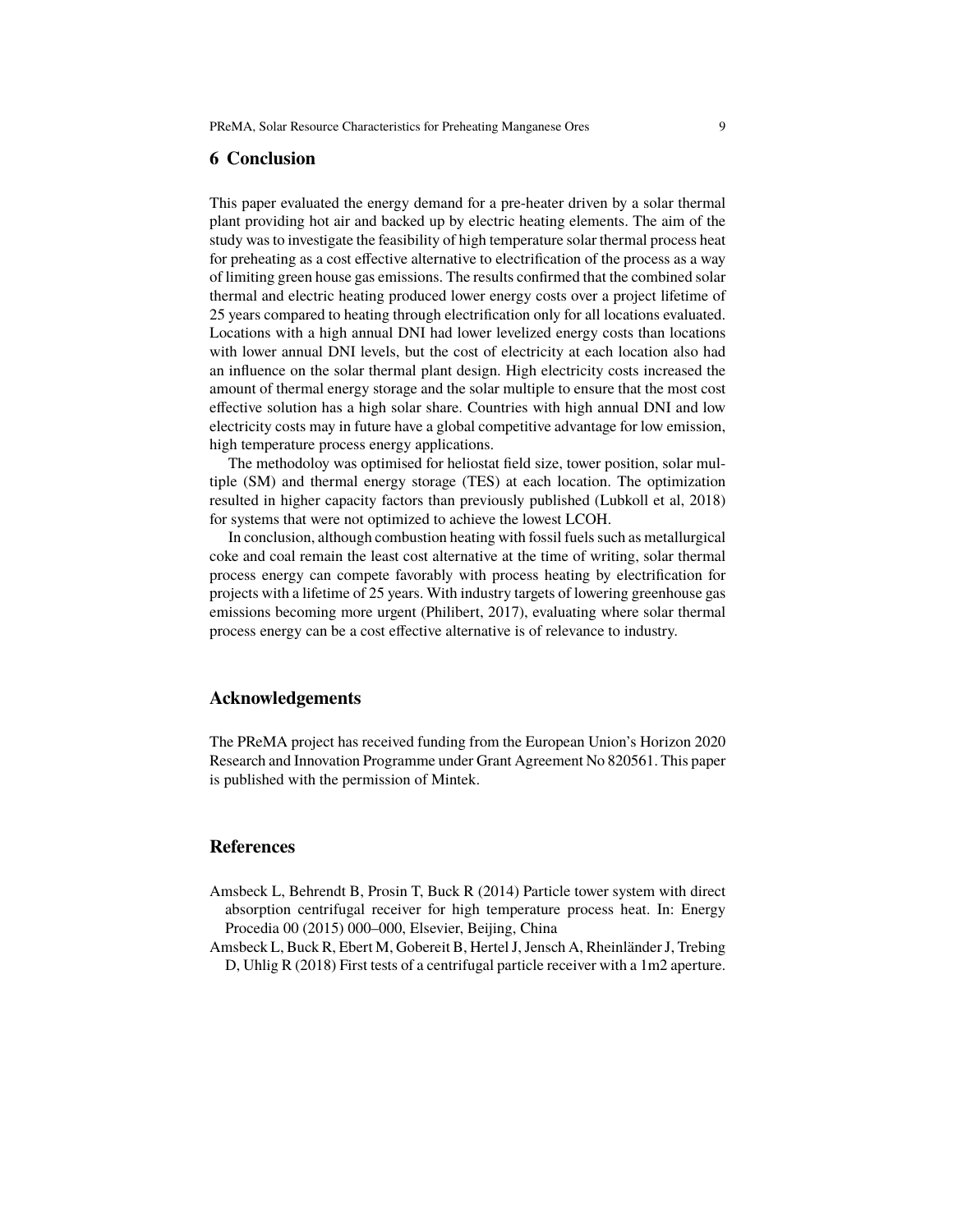In: AIP Conference Proceedings, AIP Publishing, Santiago, Chile, vol 2033, DOI 10.1063/1.5067040, URL <http://aip.scitation.org/doi/abs/10.1063/1.5067040>

- <span id="page-9-15"></span>China Briefing News (2019) China Electricity Prices for Industrial Consumers: A Guide for Investors. URL [https://www.china-briefing.com/news/](https://www.china-briefing.com/news/china-electricity-prices-industrial-consumers/) [china-electricity-prices-industrial-consumers/](https://www.china-briefing.com/news/china-electricity-prices-industrial-consumers/)
- <span id="page-9-13"></span>ESKOM (2019) 2019/20 Tariffs and charges. URL [http://www.eskom.co.za/](http://www.eskom.co.za/CustomerCare/TariffsAndCharges/Pages/Tariffs_And_Charges.aspx) [CustomerCare/TariffsAndCharges/Pages/Tariffs\\_And\\_Charges.aspx](http://www.eskom.co.za/CustomerCare/TariffsAndCharges/Pages/Tariffs_And_Charges.aspx)
- <span id="page-9-7"></span>Gallo A, Roldán MI, Alonso E, Fuentealba E (2016) Considerations for Using Solar Rotary Kilns for High Temperature Industrial Processes with and Without Thermal Storage. In: Proceedings of EuroSun2016, International Solar Energy Society, Palma de Mallorca, Spain, pp 1–10, DOI 10.18086/eurosun.2016.02.04, URL <http://proceedings.ises.org/citation?doi=eurosun.2016.02.04>
- <span id="page-9-8"></span>Gobereit B, Amsbeck L, Buck R, Pitz-Paal R, Röger M, Müller-Steinhagen H (2015) Assessment of a falling solid particle receiver with numerical simulation. Solar Energy 115:505–517, DOI 10.1016/j.solener.2015.03.013, URL <https://linkinghub.elsevier.com/retrieve/pii/S0038092X15001310>
- <span id="page-9-11"></span>Hallberg M, Hallme E (2018) Introducing a central receiver system for industrial high-temperature process heat applications. PhD thesis, KTH ROYAL INSTI-TUTE OF TECHNOLOGY, Stockholm, Sweden, URL [http://www.diva-portal.](http://www.diva-portal.org/smash/get/diva2:1303784/FULLTEXT01.pdf) [org/smash/get/diva2:1303784/FULLTEXT01.pdf](http://www.diva-portal.org/smash/get/diva2:1303784/FULLTEXT01.pdf)
- <span id="page-9-3"></span>Haque N, Norgate T (2013) Estimation of greenhouse gas emissions from ferroalloy production using life cycle assessment with particular reference to Australia. Journal of Cleaner Production 39:220–230, DOI 10.1016/j.jclepro.2012.08.010, URL <https://linkinghub.elsevier.com/retrieve/pii/S0959652612004179>
- <span id="page-9-14"></span>International Energy Agency (2018) Key world energy statistics. URL [https://www.](https://www.iea.org/statistics/kwes/prices/) [iea.org/statistics/kwes/prices/](https://www.iea.org/statistics/kwes/prices/)
- <span id="page-9-1"></span>International Manganese Institute (2013) 2013 IMnI Public Report. URL [http://www.manganese.org/files/publications/PUBLIC%20RESEARCH%](http://www.manganese.org/files/publications/PUBLIC%20RESEARCH%20REPORTS/2013_IMnI_Public_Report.pdf) [20REPORTS/2013\\_IMnI\\_Public\\_Report.pdf](http://www.manganese.org/files/publications/PUBLIC%20RESEARCH%20REPORTS/2013_IMnI_Public_Report.pdf)
- <span id="page-9-0"></span>International Manganese Institute (2019) About Manganese. URL [http://www.](http://www.manganese.org/about-manganese/) [manganese.org/about-manganese/](http://www.manganese.org/about-manganese/)
- <span id="page-9-9"></span>Lubkoll M, Hockaday SAC, Harms TM (2018) Integrating Solar Process Heat into Manganese Ore Pre-Heating. Durban, p 8, URL [https://www.sasec.org.za/full\\_](https://www.sasec.org.za/full_papers/57.pdf) [papers/57.pdf](https://www.sasec.org.za/full_papers/57.pdf)
- <span id="page-9-10"></span>Meteonorm (2019) Intro - Meteonorm (de). URL <https://meteonorm.com/en/>
- <span id="page-9-4"></span>Outotec (2019a) HSC Chemistry. URL [https://www.outotec.com/products/](https://www.outotec.com/products/digital-solutions/hsc-chemistry/) [digital-solutions/hsc-chemistry/](https://www.outotec.com/products/digital-solutions/hsc-chemistry/)
- <span id="page-9-5"></span>Outotec (2019b) HSC Sim – Process Simulation Module. URL [https://www.outotec.com/products/digital-solutions/hsc-chemistry/](https://www.outotec.com/products/digital-solutions/hsc-chemistry/hsc-sim-process-simulation-module/) [hsc-sim-process-simulation-module/](https://www.outotec.com/products/digital-solutions/hsc-chemistry/hsc-sim-process-simulation-module/)
- <span id="page-9-6"></span>Philibert C (2017) Renewable Energy for Industry. Tech. rep., URL [https://www.iea.org/publications/insights/insightpublications/Renewable\\_](https://www.iea.org/publications/insights/insightpublications/Renewable_Energy_for_Industry.pdf) [Energy\\_for\\_Industry.pdf](https://www.iea.org/publications/insights/insightpublications/Renewable_Energy_for_Industry.pdf)

<span id="page-9-12"></span><span id="page-9-2"></span>Ringdalen E (2019) What is PREMA? URL <https://www.spire2030.eu/prema> SolarGIS (2019) iMaps. URL <https://solargis.com/maps-and-gis-data/overview/>